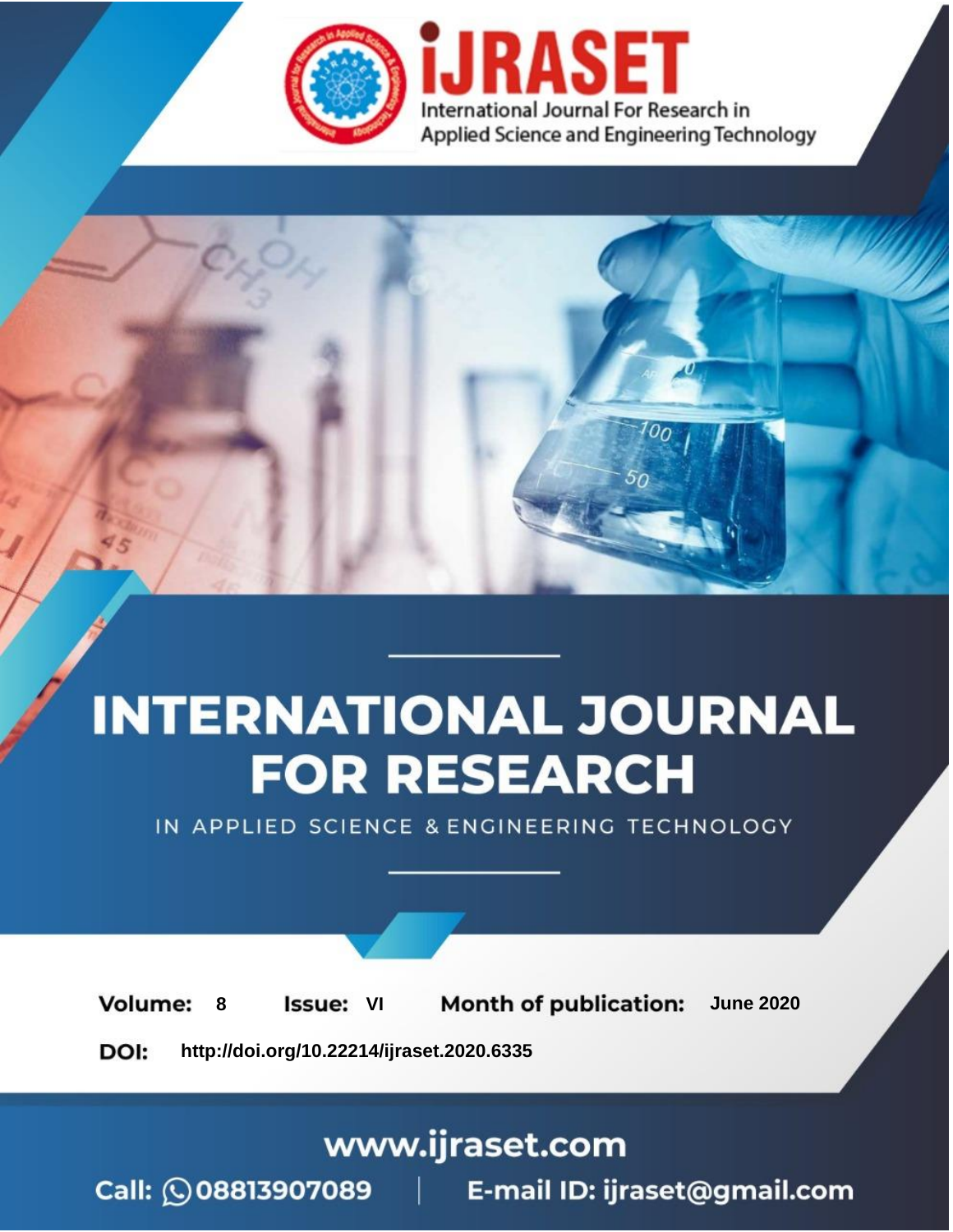

## **Intrusion Detection using Recurrent Neural Networks**

Chandini S $B^1$ , Ambrish Bhatta H<sup>2</sup>, Fiza<sup>3</sup>, Harsh Kumar<sup>4</sup>, Nisarga K $S^5$ 

*1, 2, 3, 4, 5Department of Information Science and Engineering, Vidyavardhaka College of Engineeirng, Mysuru, Karnatka, India*

*Abstract: When it comes to large data sets, deep learning methodology plays a more important role in data science. In this paper we investigate attacks of intrusion detection. Detection of intrusion Performs an important function in the protection of Privacy of knowledge and main technologies is to reliably Identification different network intrusion attacks. In this paper, we research how to view a deep learning-dependent interruption location system, and we're going to suggest a deep learning method for interruption attack discovery Use of repetitive neural networks (RNN-IDS) algorithm. In this project we are going to analyze the KDD datasets which consists of 44 features based on feature we are going to apply the classification algorithm (Recurrent neural network) which helps in training the data and helps in finding the accuracy. We compare it with those of decision tree, help for vector machines and other machine learning approaches suggested by previous benchmark researchers. Keywords: RNN-IDS, KDD, LSTM*

#### **I. INTRODUCTION**

Nowadays Machine Learning is play more important role in the business as well as in scientific. Machine learning comes with many technologies like deep learning, which helps classification techniques. It helps in recommendation process easily. Throughout recent years, identification of network attacks has drawn increasing interest throughout information security in social networking as security threats increase. by using the inexorably In-depth integration Network and company, the Digital world changes the How do people look go about it living, studying and working, yet the various security dangers we face are becoming increasingly real. A Detection System for Intrusion (IDS)), a major data security Research performance, can discern an attack that could be a persistent intrusion or an interruption that has just occurred. In this paper We determine Whether it's regular or irregular network traffic uncommon, or whether it is a matter of five classifications, i.e. defining Whether that's it typical or : -- of the other four attacks resources, such as: Denial of Service ( DOS), Root Client (U2R), Test (Test) and Local Root (R2L). To put it plainly, the primary reason for the identification of interruptions main goal is to Improves classifier reliability in properly identifying interruption behaviour and improves the efficiency in return.

#### **II. LITERATURE SURVEY**

[9] [7]In this examination, an artificial insight (AI) interruption recognition framework utilizing a profound neural system (DNN) was explored and Tried with by considering KDD Cup 99 dataset in view of the steady progress of system attacks. To start with, the information Pre-processed by knowledge transition and DNN involvement localization. The DNN approximation was extended to the knowledge: Sophisticated to construct a learning model by pre- Processing and use of the full KDD Cup 99 data collection to validate it. Finally, the speed and accuracy, evolution rate, and spurious alert the rate has been calculated to evaluate the DNN model's location efficacy, which was discovered to produce quality interruption recognition outcomes. [3][2]In this paper present an examination, routed to security pros, of AI strategies applied to the discovery of interruption, malware, and spam. The objective is twofold: to evaluate the present development of these arrangements and to recognize their primary restrictions that counteract a prompt selection of AI digital discovery plans.

Our decisions depend on a broad survey of the writing just as on analyses performed on genuine undertaking frameworks and system traffic.[4] We propose an incessant model of oddity classification depending on the learning of the neural system. Regularly Long-term Recurrent Neural Memory Network (LSTM RNN) is specifically designed for the purpose of typical information and is equipped to anticipate a few time adventures in front of information. In our methodology, within a week of playing a long live forecast for every move of the time, LSTM RNN is prepared with typical time arrangement information.

[8][10] Data pre-processing, encapsulation and Training on multi-channel and warning systems were fully integrated towards the end to the end identification frame work for a high success rate. Pre-processing information offers superior-quality data for corresponding implementation and extracts from the generated data different types of functionality. [6] The implementation findings show that our configuration model is well accurately measured and can be used in Tor applications to identify intrusion detection attack. [1] In this paper explores main concept about interruption discovery system based on profound learning, And the development Using the 1999 KDD Cup Dataset, Long executive function is either introduced into the Recurrent Neural Network (RNN).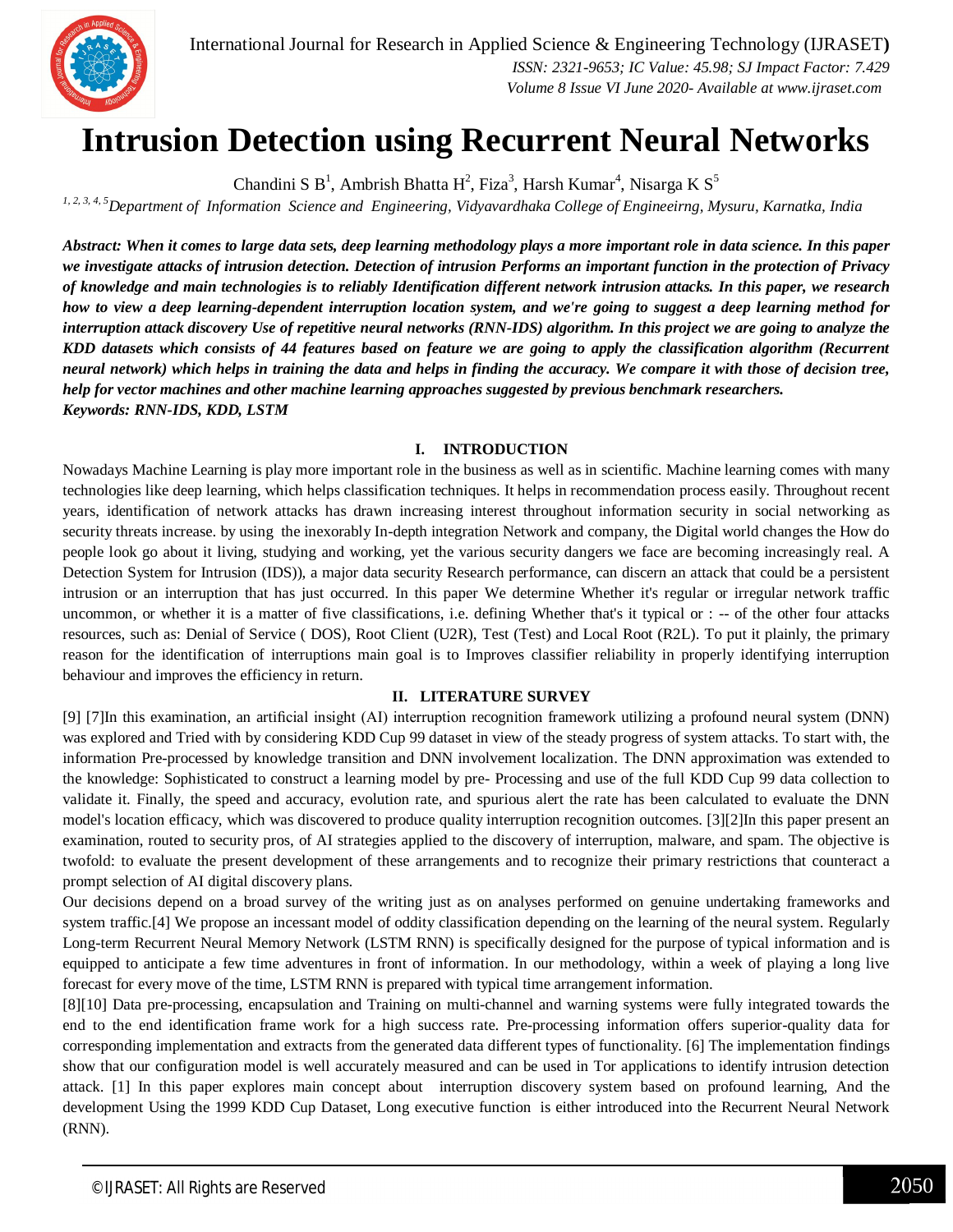

International Journal for Research in Applied Science & Engineering Technology (IJRASET**)**  *ISSN: 2321-9653; IC Value: 45.98; SJ Impact Factor: 7.429 Volume 8 Issue VI June 2020- Available at www.ijraset.com*

The demonstration test shows the efficacy of the deep neural network for NIDS. [4] This paper shows the observations of a Published review of AI technologies for the introduction of information protection. The unhappiness of the different ML / DM measurements has been mentioned and the paper creates a lot of analytical criteria for ML / DM methodologies and a lot of ideas about the best strategies to deconstruct the quality of virtual issues. [6] The Deep Recurrent Neural Networks (DRNNs) model application is introduced in this paper in order to forecast User conduct in networks with Tor. We built A Tor server in their laboratory or that Powerful search engine (the Tor service provider). Before that, the application sends the details here to last pass database server the https protocol. They used the packet sniffer function generator development board gather information and then predict using the DRNNs. In our implementation system, the application results show a good correlate of User behavior throughout the networks of Tor.

#### **III. METHODOLOGIES**

Recurring neural networks comprise input, output as well as hidden layer, and the processing layer performs a really wonderful job. Essentially, the Sequence - to - sequence architecture has another-way strategy for spreading false description of the data structures of the secret systems, and Fig. 1 Displays each transfer from a single-way quantity of data from the current temporary suppression command centre to a new temporary effect on team. Project managers can see the hidden unit component as the encoding of the entire network that carries out the channel-to-end documentation. Researchers are going to find that when we unfold the RNN, it represents deep learning. For supervised recognition instruction, an RNN methodology can be used.

By using Recurrent neural networks implemented algorithms a longitudinal loop capable of deciphering and adding the initial information to current output, which was the substantial unlike traditional ones neural feed-forward (FNN) networks. The following yield which was obtained is also linked to the actual the series production and endpoints are no longer linked between the hidden layers; that is why they have connections. The source layer yield, as well as the first hidden layer waveform, works on the input of the hidden layer.



Fig. 1 Neural Networks

#### **IV. ADVANTAGES**

- *A.* Not only does the RNN-IDS system have a good simulation capability It also provide high accuracy for vulnerability scanning in binary and multi-class classification of attack.
- *B.* The model would in turn improve both intrusion prevention accuracy and intrusion type recognition.
- *C.* Helps determine the conduct of network traffic as natural or anomalous, or a question of classification in five categories.
- *D.* Finding the network attack types.

#### **V. CONCLUSION**

In this paper, the Deep Learning algorithm is used to keep updating the Recurrent Neural Network-based Intrusion Detection System Classifier. An important goal of the conceptual approach is to discriminate between the system's behavior and previous assumptions. The data set is created by separating examples from the KDD Cup 500mb dataset to prepare the stage. The data sets are evaluated using the classification algorithm to predict 90 percent accuracy.

The RNN approach in this paper shows the best outcome in comparison with SVM and decision tress. The evaluation is completed by changing the characteristics considering the shape knows the appropriate student learning outcomes and the quantity of even the convolution neurons. Five test data sets are used for the test phase and the show is evaluated. Burdens are approached with selfassurance. By distinguishing it from different IDS classifiers, we found that LSTM-RNN classifier especially recognizes the attacks.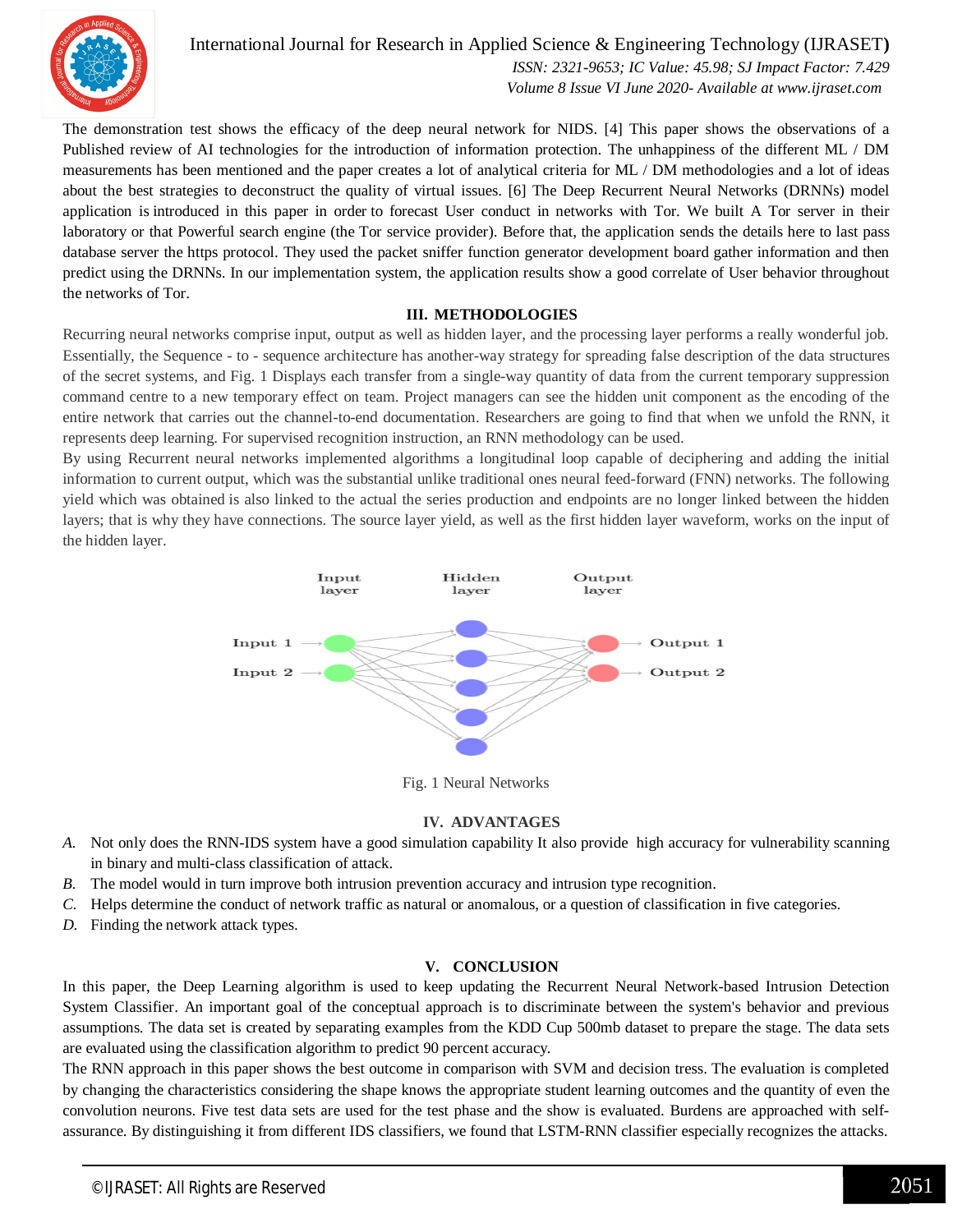

#### International Journal for Research in Applied Science & Engineering Technology (IJRASET**)**

 *ISSN: 2321-9653; IC Value: 45.98; SJ Impact Factor: 7.429*

 *Volume 8 Issue VI June 2020- Available at www.ijraset.com*

#### **REFERENCES**

- [1] M.Ponkarthika1andDr.V.R.Saraswathy2"Network Intrusion Detection Using Deep Neural Networks (Open Access Quarterly International Journal) Volume 2, Issue 2, Pages 665-673, April-June 2018.
- [2] Ashima Chawla(B), Brian Lee, Sheila Fallon, and Paul Jacob Host Based Intrusion Detection System with Combined CNN/RNN Model".
- [3] Giovanni Apruzzese,Michele Colajanni, Luca Ferretti, Alessandro Guido, Micro Marchetti "On the Effectiveness of Machine and Deep Learning for Cyber Security" 2018 10th International Conference on Cyber Conflict.
- [4] Loic Bontemps, Van Loi Cao(B), James McDermott, and Nhien-An Le-Khac "Collective Anomaly Detection Based on Long Short-Term Memory Recurrent Neural Networks".
- [5] Anna L. Buczak, Member, IEEE, and Erhan Guven, Member, IEEE ] "A Survey of Data Mining and Machine Learning Methods for Cyber Security Intrusion Detection".
- [6] Taro Ishitaki∗, Donald Elmazi†, Yi Liu ∗, Tetsuya Oda ∗, Leonard Barolli‡ and Kazunori Uchida‡2015 29th International Conference on Advanced Information Networking and Applications Workshops "Application of Neural Networks for Intrusion Detection in Tor Networks".
- [7] Taro Ishitaki\*, Ryoichiro Obukata\*,"Application of Deep Recurrent Neural Networks for Prediction of User Behaviour in Tor Networks" 2017 31st International Conference on Advanced Information Networking and Application Workshops.
- [8] Feng Jiang, Yunsheng Fu\*,B.B. Gupta"Deep Learning based Multi-channel intelligent attack detection for data security".
- [9] Jin Kim, Nara Shin, Seung Yeon Jo and Sang "Method of Intrusion Detection using Deep Neural Network".
- [10] Fanzhi Meng, Fang Lou, Yunsheng Fu 2018 IEEE Third International Conference on Data Science in Cyberspac "Deep Learning based Attribute Classification Insider Threat Detection for Data Security".
- [11] Dimitar Nikolov, IIiyan Kordev, Stela Stefanova. "Concept for intrusion detection system based on recurrent neural network classifier" .
- [12] Alexender Hofmann, Carsten Schmitz Bernhard Sick "Rule Extraction from Neural Networks for Intrusion Detection in Computer Networks".